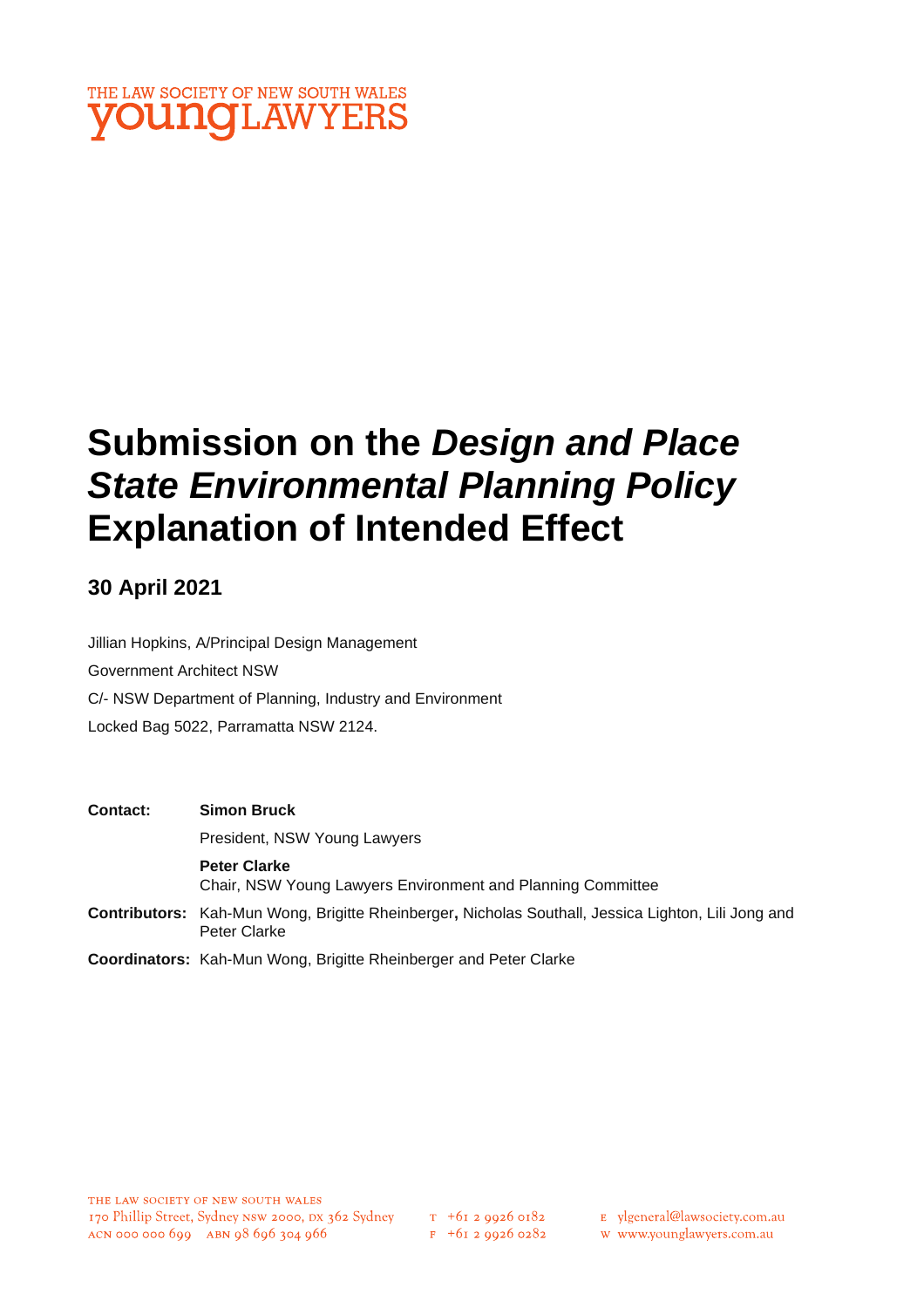

## The NSW Young Lawyers Environment and Planning Committee (**Committee**) makes the following submission on the *Design and Place State Environmental Planning Policy* (**SEPP**) Explanation of Intended Effect (**EIE**).

### **NSW Young Lawyers**

NSW Young Lawyers is a division of The Law Society of New South Wales. NSW Young Lawyers supports practitioners in their professional and career development in numerous ways, including by encouraging active participation in its 15 separate committees, each dedicated to particular areas of practice. Membership is automatic for all NSW lawyers (solicitors and barristers) under 36 years and/or in their first five years of practice, as well as law students. NSW Young Lawyers currently has over 15,000 members.

NSW Young Lawyers accepts the science and wide-ranging effects of climate change, including as outlined by the United Nations Intergovernmental Panel on Climate Change in its leading expert reports. NSW Young Lawyers considers that Australia has the ability and a responsibility to rapidly reduce emissions and actively help to keep the world's emissions within its remaining 'carbon budget'.

NSW Young Lawyers recognises that there is a climate emergency, posing an unprecedented challenge for human rights and the rule of law. In order for there to be intergenerational equity and climate justice, as well as interspecies equity and ecological sustainability, the law needs to enable and require Australia to rapidly decrease  $CO<sub>2</sub>$  (and other greenhouse gas) emissions and to be legally accountable for their adverse contributions to the impacts of climate change.

The NSW Young Lawyers Environment and Planning Committee comprises of a group of approximately 250 members interested in our natural and built environment. The Committee focuses on environmental and planning law issues, raising awareness in the profession and the community about developments in legislation, case law and policy. The Committee also concentrates on international environment and climate change laws and their impact within Australia.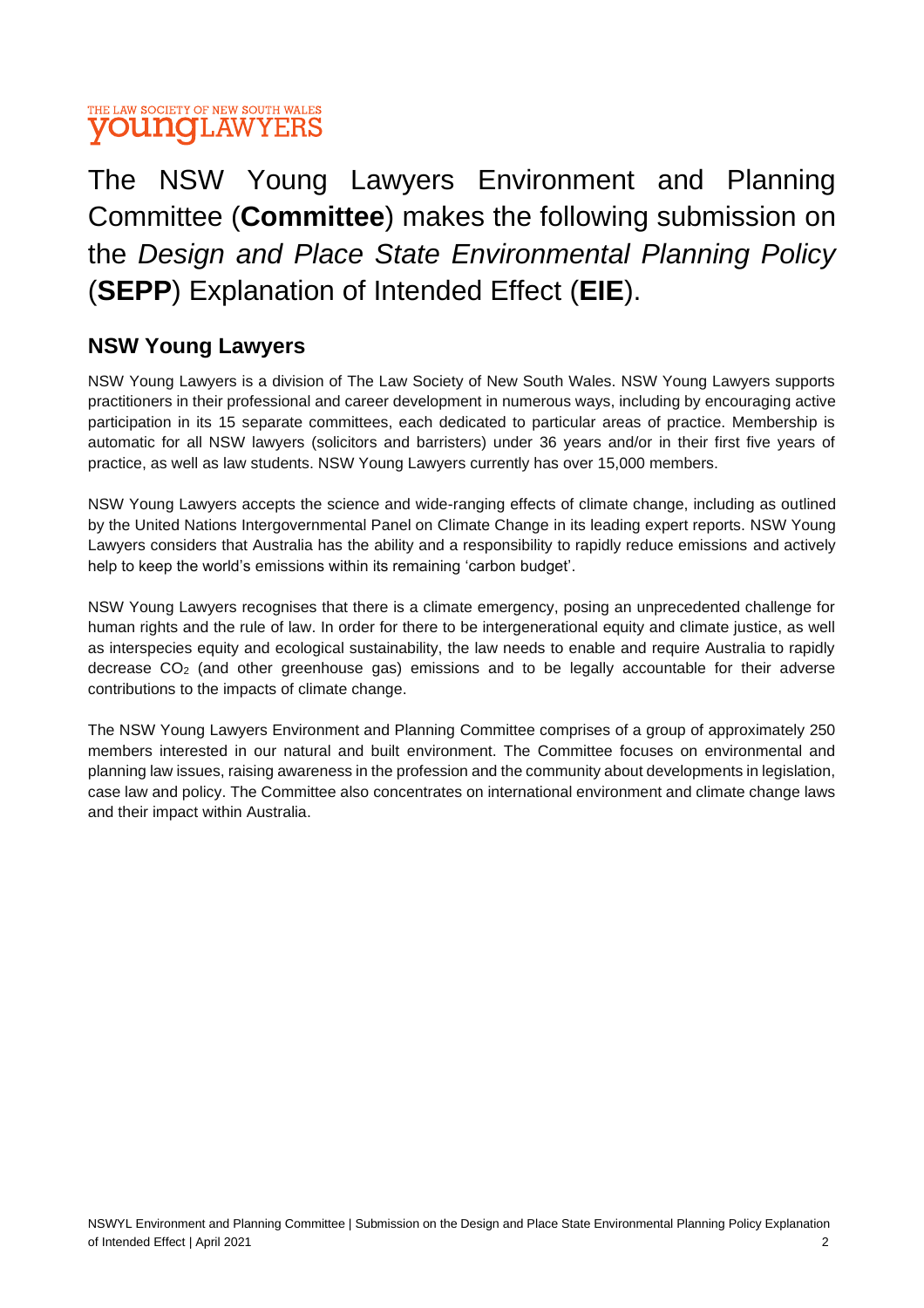### THE LAW SOCIETY OF NEW SOUTH WALES **YOUNGLAWYERS**

### **Introduction**

The Committees welcome the opportunity to comment on Part 3 and Appendix A of the Explanation of Intended Effect (**EIE**) for the proposed D&P SEPP.

### **Summary of recommendations**

- 1. That an additional mandatory consideration be drafted to explicitly require consideration of First Nations Peoples heritage, and Country more generally.
- 2. That mandatory consideration 8 be drafted to require consideration of public-health vulnerabilities relevant to design.
- 3. The proposed updates to the existing SEPP 65 clauses should ensure there are clear non-discretionary standards present in the design guidance to create certainty for the community and meet expectations.
- 4. That under the merit assessment to award flexibility, the applicant should prove that the alternative provides a better design outcome, improves amenity, fosters innovation and responds to financial feasibility. Further development of the guidance and processes involved in encouraged.
- 5. Any future proposed revisions to the Apartment Design Guide (**ADG**) for the purpose of creating a single design guide for the Housing Diversity SEPP and the proposed Design and Place State Environmental Planning Policy (**D&P SEPP**), should be undertaken with direct consultation with relevant industry and community groups, particularly to ensure the language used provides certainty and there are no conflicting requirements.
- 6. The requirement for targeted engagement with local First Nations community members be mandatory for any state significant infrastructure to which the proposed D&P SEPP applies.

### **Part 3 – Key components of the D&P SEPP**

#### **Mandatory matters for consideration**

- 1. The Committee welcomes and supports the introduction of the 19 proposed design and place considerations which would be mandatory relevant considerations under section 4.15 of the *Environmental Planning and Assessment Act 1979* (NSW) (**EP&A Act**).
- 2. Consideration 1 (cultural and built heritage) requires that "…areas of cultural and built importance are celebrated, conserved and protected…" The EIE notes that the benefit of this consideration is that it requires a "…wider consideration of heritage to include First Nations and non-First Nations heritage…"
- 3. The Committee supports this position in principle, but notes that a stronger position would be to include a stand-alone consideration, requiring regard to be had to both Indigenous heritage and broader considerations of Country (as contemplated at section 2.2.1 of the EIE). This would ensure regard was had to both Indigenous heritage, but also to continuing and emerging understandings of Country when planning for development (as is one of the new aims of the D&P SEPP, see EIE section 2.2).

**RECOMMENDATION 1 - That an additional mandatory consideration be drafted to explicitly require consideration of First Nations Peoples heritage, and Country more generally.**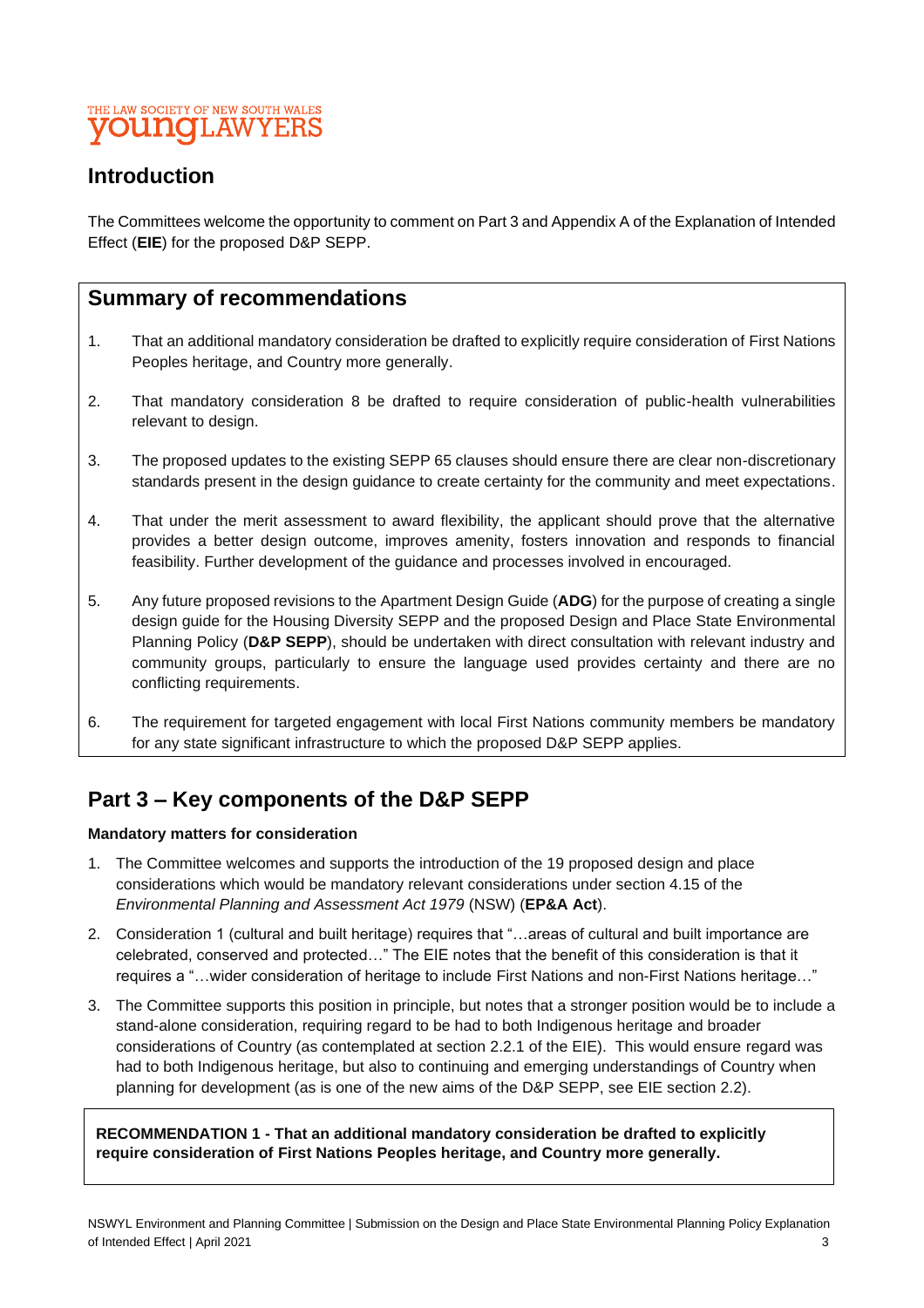### THE LAW SOCIETY OF NEW SOUTH WALES **OUNCLAWYERS**

4. In relation to consideration 8 (resilience), the Committee supports the consideration of site specific vulnerabilities, particularly those relating to bushfires, flooding and coastal erosion. The Committee would also recommend the inclusion of consideration of public health-based vulnerabilities in light of the COVID-19 pandemic. This might include prioritising open spaces in development, ensuring adequate space for social distancing and providing for contactless interactions where possible.

**RECOMMENDATION 2 - That mandatory consideration 8 be drafted to require consideration of public-health vulnerabilities relevant to design.**

### **Appendix A – Proposed Amendments to the Apartment Design Guide and SEPP 65**

#### **Proposed amendments to** *State Environmental Planning Policy No. 65 - Design Quality of Residential Apartment Development* **(SEPP 65)**

- 5. The Committee generally agrees with the objectives and opportunities that the revision to the Apartment Design Guide can provide. It acknowledges the need to facilitate flexibility in response to the changing conditions of the COVID-19 pandemic, industry feedback, best practice and NSW government initiatives.
- 6. The Committee generally supports the proposed changes to separate the ADG with a focus on site-level design advice and the Urban Design Guide with precinct scale design and a new Design Review Guide.
- 7. The Committee agrees with the integration of SEPP 65 into the proposed D&P SEPP on the basis of creating consistent design guidance and streamlining the number of policy documents applicable to the development process.
- 8. Clear drafting of the updated clauses of SEPP 65 transposed to the proposed D&P SEPP will be required in order to establish certainty and clarity of design principles and to avoid unnecessary duplication or overlap. The EIE provides sparse detail as to what form any updates to the SEPP 65 clauses may take. However, the Committee notes that any drafting updates should not weaken the intent of the principles or other development obligations.
- 9. Although the proposed D&P SEPP aims to champion "good design", this should not come at the expense of clear minimum standards of design principles. Accordingly, the Committee supports the proposed transfer of non-discretionary standards for residential flat buildings as set out under cl 30 of SEPP 65 to the proposed D&P SEPP and the expansion of these non-discretionary standards to align with those proposed in the revised ADG, provided such standards remain non-discretionary and are not changed to discretionary considerations or guidance. Additionally, the Committee welcomes the proposed revision of the ADG to ensure any conflicts with LEPs are removed.

**RECOMMENDATION 3 - The proposed updates to the existing SEPP 65 clauses should ensure there are clear non-discretionary standards present in the design guidance to create certainty for the community and meet expectations.**

#### *Greater focus on sustainability and resilient design*

10. The Committee strongly supports the greater focus on sustainability and resilient design that will be introduced under the proposed D&P SEPP as part of the principles replacing the design quality principles set out under Schedule 1 of SEPP 65. This is particularly encouraging given the increasing need to design buildings and places that are responsive to the ongoing impacts of climate change.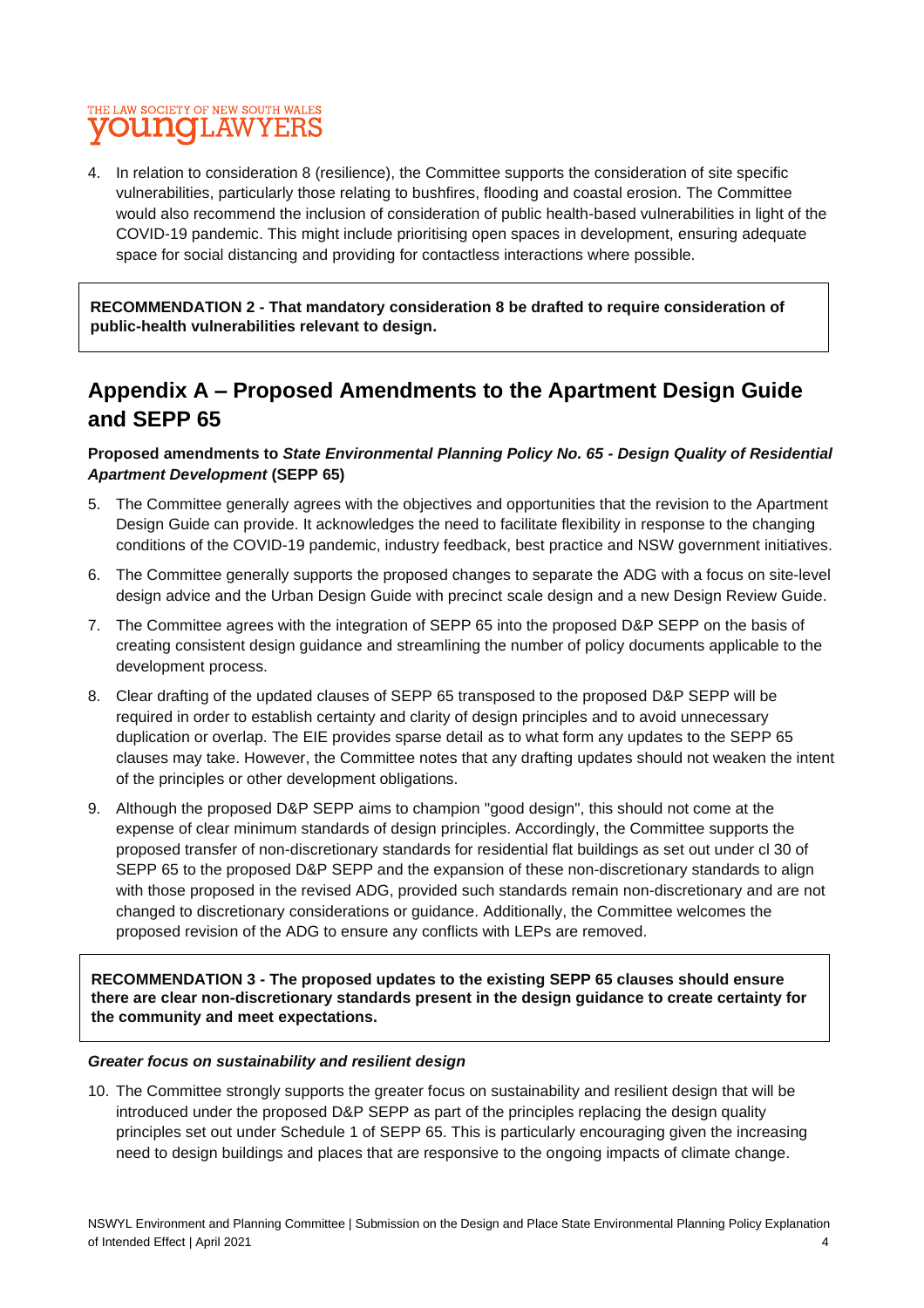### THE LAW SOCIETY OF NEW SOUTH WALES **YOUNGLAWYERS**

#### *Better housing, better places*

- 11. The Committee sees this form of high density housing as vital to supporting NSW's housing supply. It supports the view that revisions should balance amenity, affordability and financial feasibility.
- 12. The Committee encourages the development of design guidelines for taller residential building that support good design which can positively impact the character of neighbourhoods, provide better amenity and a desirable alternative to detached housing.

#### *Recent lessons learnt*

- 13. The Committee supports the finding that the ADG plays a vital role in promoting better apartment design standards and supports the economy by providing clarity to the industry on when discretion or flexibility is applicable in assessing compliance with certain design criteria. Especially where it can deliver better design outcomes whilst still aligning with the certain key themes.
- 14. The Committee encourages the development of clear guidelines which promote flexibility in the key themes of solar access, natural ventilation and noise, apartment size and layout, deep soil and landscape design and parking.

**RECOMMENDATION 4 - That under the merit assessment to award flexibility, the applicant should prove that the alternative provides a better design outcome, improves amenity, fosters innovation and responds to financial feasibility. Further development of the guidance and processes involved in encouraged.**

15. In relation to the other themes, the Committee strongly encourages further development of the 'communication and interpretation' theme to confirm the statutory role of the ADG; the 'primary controls' theme to give more clarification of the order of precedence where there are inconstancies between the ADG and other local environmental instruments and development control plans; the 'building performance' theme to promote long term building sustainability and waste management and the 'design review panels' theme to promote greater consistency in design excellence.

#### *New Design Review Guide to be used in conjunction with proposed D&P SEPP*

16. The Committee notes a detailed interrogation of the proposed new Design Review Guide will need to be undertaken when the document is released with a particular focus on the role of design review panels.

#### *Urban design and site planning*

- 17. Proposed bicycle parking rates (Table A4) The Committee supports the revisions to the key objectives, design criteria and guidance. The rates might be revised in non-urban locations.
- 18. Unbundling (Table A4) The proposal to have unbundling of car spaces may raise issues of compromised safety, security and access to residential blocks where the unbundling of car spaces is not limited to residents in the same building.
- 19. Options for Revising Guidance on Car Parking Rates (Table A4) The Committee endorses the unbundling of car spaces and dwelling ownership in apartment builds. This is an economically efficient and cost-effective method of encouraging more environmentally sustainable modes of transport. This option would remove an implicit subsidy to private car ownership, the cost of which is imposed on those households who already elect not to use private cars.
- 20. The Committee also endorses reducing the minimum parking space requirements which vary across LGAs by common criteria such as the availability of nearby public transport and local car share services. Indeed, unbundling will not function properly to reduce reliance on private cars unless reductions to minimum car parking space requirements for new builds are also implemented.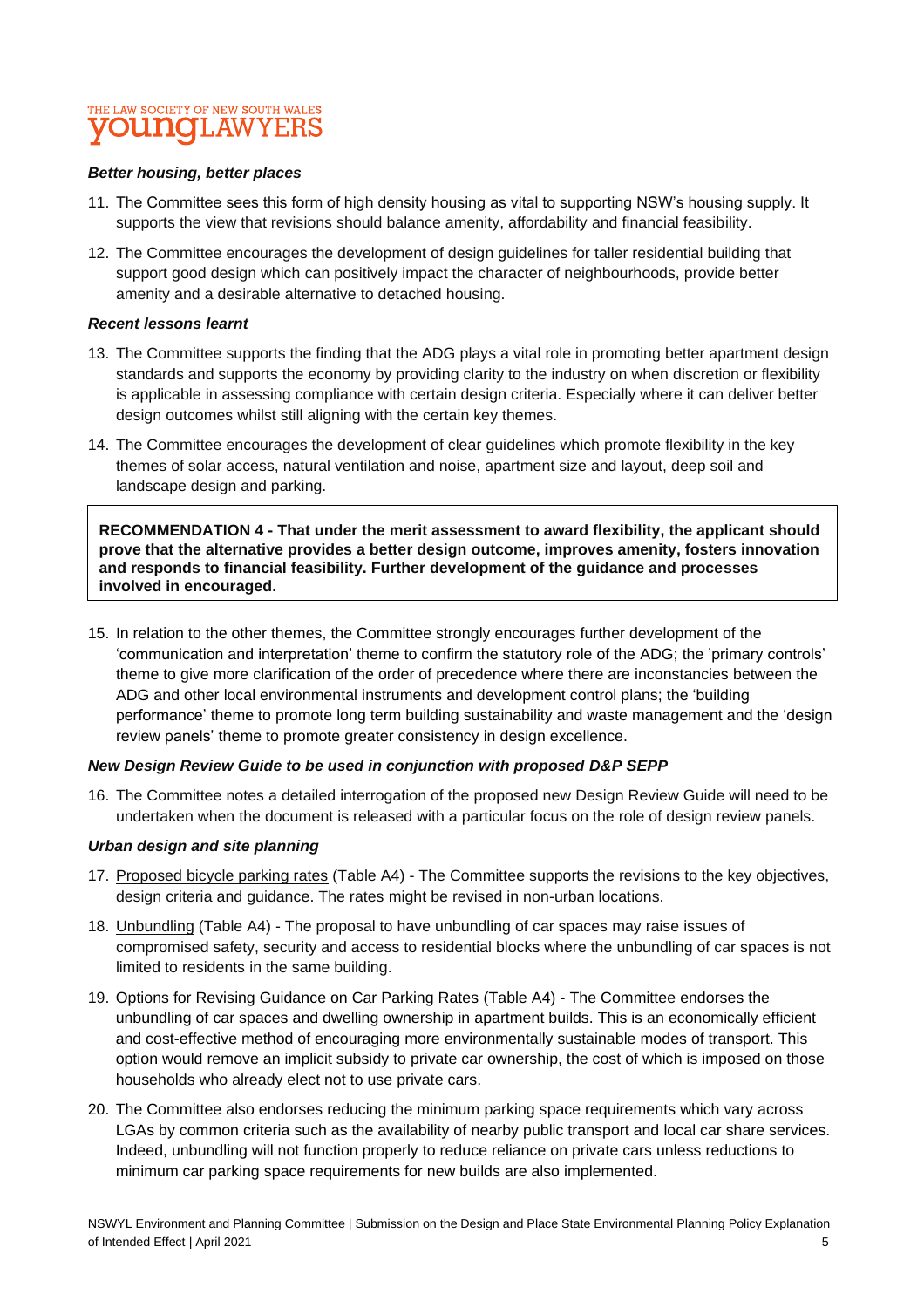### THE LAW SOCIETY OF NEW SOUTH WALES **young**LAWYERS

- 21. Landscaping and greening (Table A5) The Committee generally supports the objectives to increase green cover. However, it notes that smaller sites may make this objective counter intuitive if a basement configuration becomes less efficient and requires another level of basement. This can have a unintended effect of increasing excavation costs and the amount of concrete used.
- 22. Building Form & Building Separation (Table A5) The Committee agrees with the desirable built form that slender towers provide. However, the maximum gross floor area control may limit the opportunity to achieve the permissible density where building separation is constrained by site context.
- 23. The Committee endorses the proposal to increase tower separation distance and provide numerical guidance reducing maximum gross floor area/floor space ratio, and number of units per core per floor on 9+ storey builds to encourage taller/slimmer apartment builds. This would increase the amenity of higher density apartment living, making it a more viable option for whole-of-life occupation as an alternative to free-standing dwellings in greenfield developments.
- 24. Mixed use development and street activation (Table A5) The Committee notes that as a rule of thumb this is desirable, however, certain site configurations and small site areas can limit the 40% criteria being achievable, especially where car parking access and residential lobby and services occupy the frontage. Market considerations and assessment on a case by case basis may be more appropriate.

#### *Residential amenity*

- 25. Direct sunlight access requirements (Table A6) It is noted that while flexibility is required to respond to site constraints and industry feedback, the need for flexibility to be applied should be proven where based on merits assessment. The Committee supports the need to develop guidance for how this is assessed.
- 26. The Committee generally supports the need to provide flexibility to allow hours outside the normal range to be counted. It suggests that the expanded range could be from 8am-4pm for more difficult siting scenarios.
- 27. To promote a mix of units obtaining solar access, the design criteria could be developed to require a certain proportion of each typology obtain solar access, in order that access be more evenly distributed.
- 28. Natural ventilation requirements (Table A6) The Committee supports the revisions to the design criteria as it promotes design flexibility.
- 29. Diversity of apartment types, sizes, and layouts (Table A6) The Committee encourages the desire for a more diverse mix of unit sizes and typologies which are supported by market analysis, as the market will drive the need for larger or smaller units. To address the trend towards providing just minimum unit sizes, perhaps the design criteria could require that no more than 50% of unit sizes provide just the minimum unit size.
- 30. It is noted that while flexibility is required to respond to site constraints and industry feedback, the need for flexibility to be applied should be proven where based on merits assessment. The Committee supports the need to develop guidance for how this is assessed.
- 31. The Committee endorses proposed design guidance encouraging the use of non-structural walls between dry areas of apartments in order to allow the potential reconfiguration of apartments as the needs of occupants change over time (e.g. addition or removal of studies and bedrooms).
- 32. Options to enable adaptable apartment layouts (Table A6) The Committee generally supports the provision of larger family units. However, requiring all bedrooms to be a minimum 12m2, may make the affordability of the unit unreachable due to its increased size. Although the approach is desirable, it may be at the expense of affordability. Another consideration is that larger units can impact the environment, increasing the heating and cooling load and having a larger carbon footprint. The Committee suggests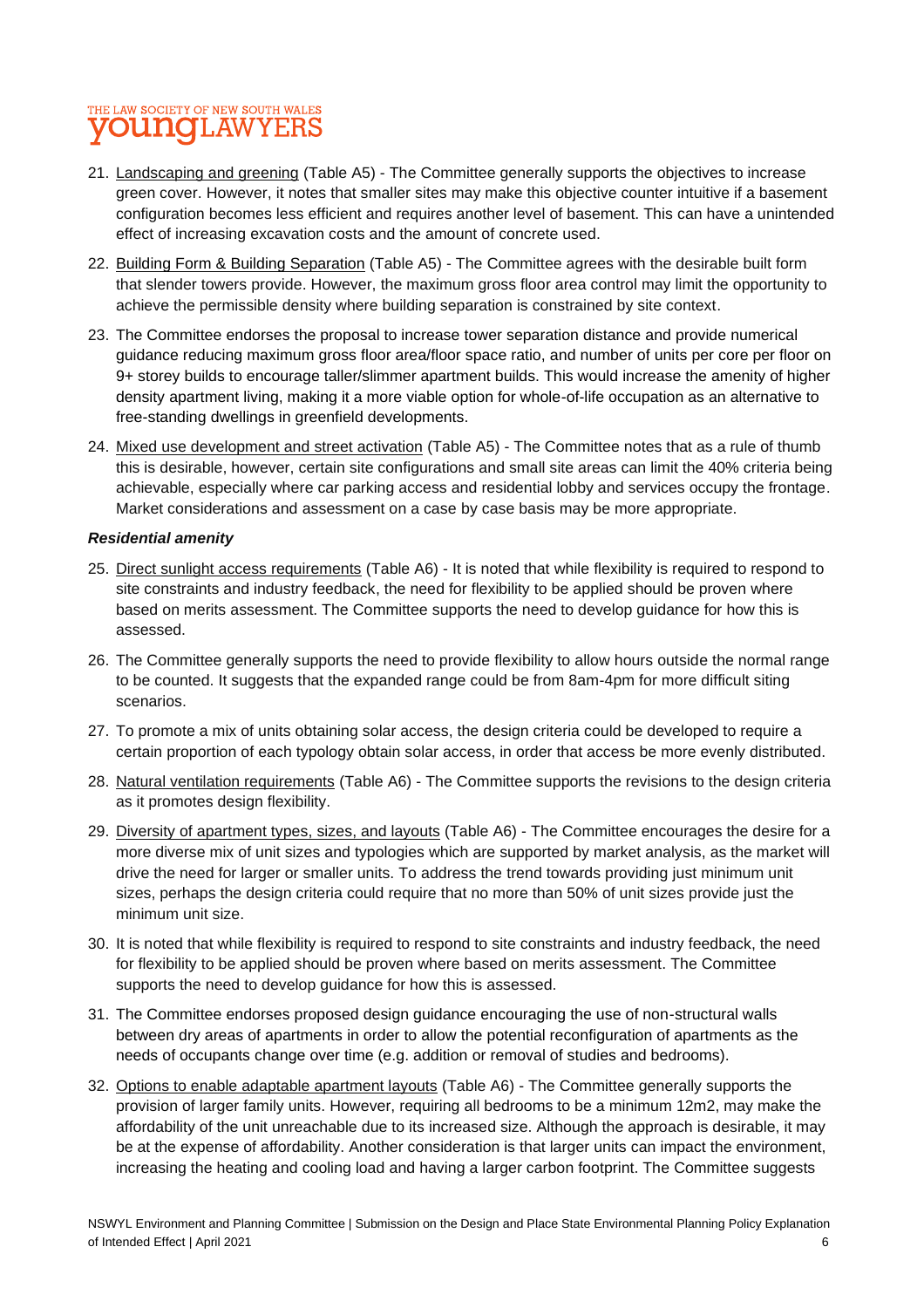### THE LAW SOCIETY OF NEW SOUTH WALES **VOUNGLAWYERS**

that to temper the approach, perhaps not all bedrooms will be required to meet this requirement and should be flexible.

33. Storage (Table A6) - The Committee supports the increased requirements and revision to storage which improves amenity. However, it is recommended that the definitions and guidance for which storage can be counted be improved. The definition could be revised to perhaps include that it must be a dedicated storage compartment, off the corridor, must be a built-in place cupboard or room, and is not loose furniture or storage or includes the laundry.

#### *Relationship with the proposed Housing Diversity SEPP*

34. The Committee supports the proposed relationship with the Housing Diversity SEPP for the sake of maintaining uniformity and consistency across design guidance relating to residential apartment development.

#### *ADG to apply to residential apartment development under the Housing Diversity SEPP*

35. The Committee generally supports the proposal to extend the revised ADG under the D&P SEPP to applicable residential apartment development carried out under the Housing Diversity SEPP. The proposal states specific provisions for the new housing types may be added where appropriate but does not provide any further detail as to what those specific provisions may include. The Committee notes that it is crucial the ADG design guidance is reviewed to ensure it does not conflict with the guidance for the specialised housing types included under the Housing Diversity SEPP.

#### *Intended future revisions to the ADG to create a single design guide*

- 36. The Committee supports this intention on the basis of further streamlining the planning system and creating accessible housing design guidance for the community. However, any future revisions to the ADG with the aim of establishing it as a single design guide must be cautiously undertaken. Simply combining all existing housing design guidance into one document risks creating confusion and conflicts between prescribed design requirements, particularly in areas where overlap between universal and more specialised requirements exist.
- 37. Additionally, the language of any revisions must be carefully scrutinised to ensure the document provides certainty and clarity for design guidance. Accordingly, the Committee recommends that any future revisions to the ADG be undertaken with direct consultation with relevant industry and community groups, including those with interests in specialised housing types such as student accommodation, coliving, social housing, boarding houses and housing for seniors.

**RECOMMENDATION 5 - Any future proposed revisions to the ADG for the purpose of creating a single design guide for the Housing Diversity SEPP and D&P SEPP should be undertaken with direct consultation with relevant industry and community groups, particularly to ensure the language used provides certainty and there are no conflicting requirements.**

#### *Relationship to Part 5 State Significant Infrastructure development*

38. The Committee notes with some concern the absence of detail as to the role of the proposed D&P SEPP in relation to state significant infrastructure under Part 5 of the EP&A Act. The EIE states at section 6.2.1 that "*Development applications that are deemed SSI (and critical SSI) to which the D&P SEPP applies, will be required to demonstrate how principles have been met through considerations relevant to the scale of the proposal.*" The EIE notes that the template Secretary's Environmental Assessment Requirements will be updated to align with the application requirements of the proposed D&P SEPP but no indication is given as to what form "*considerations relevant to the scale of the proposal*" may take or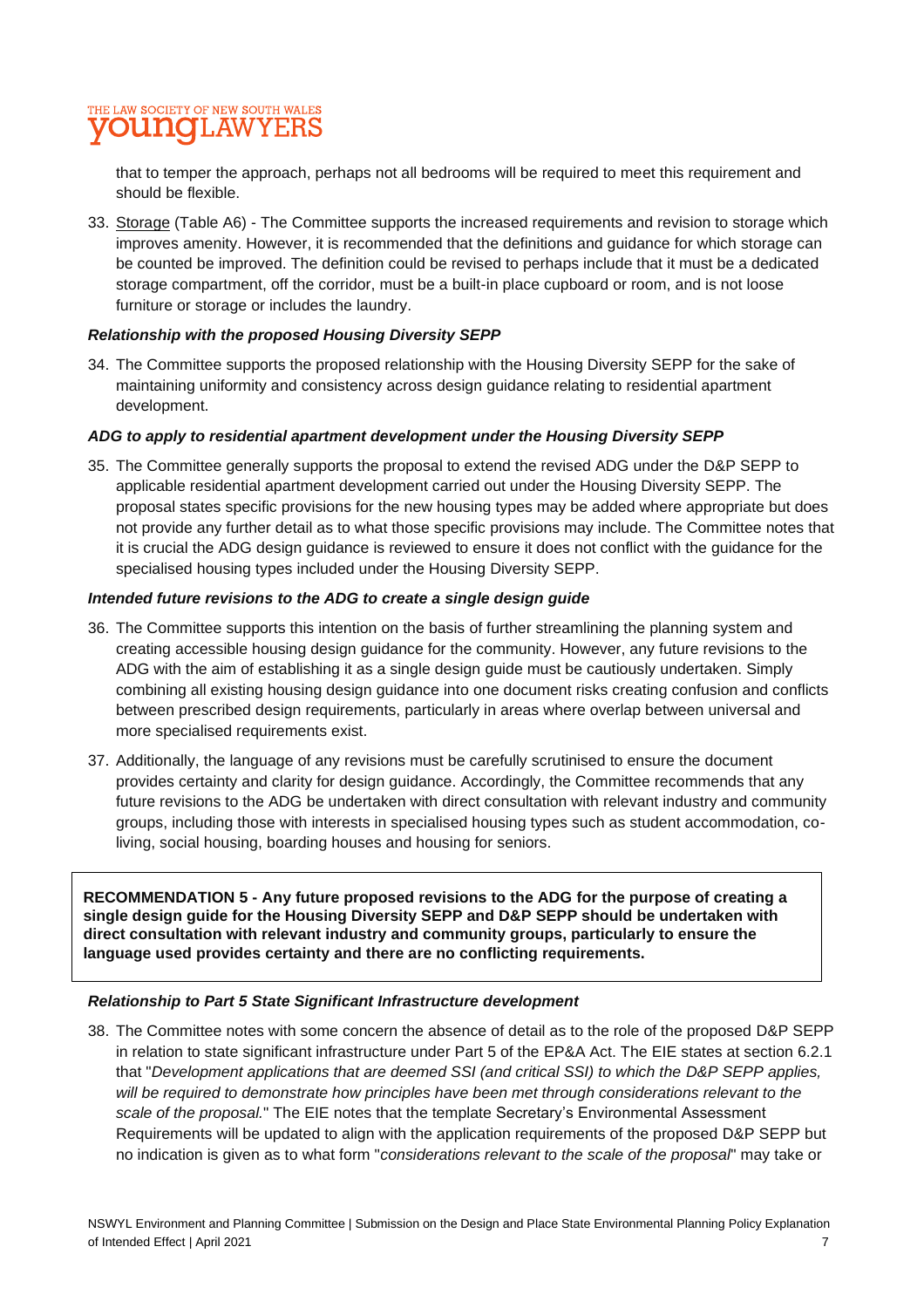

whether such "*considerations*" will be stricter or more relaxed in comparison to the standard design requirements.

39. This is particularly concerning given the enormous impact state significant infrastructure can have on the design of a place and its interactions with existing and influence on future developments. A detailed interrogation of the proposed "*considerations*" will need to be undertaken when the draft D&P SEPP is released for public comment.

#### *Engagement with local First Nations community members*

- 40. The Committee is disappointed to note that, in relation to state significant infrastructure development to which the proposed D&P SEPP applies, targeted engagement with local First Nations community members, including Traditional Custodians, as part of the public exhibition process is framed as "*may be required*" rather than a mandatory requirement. That targeted engagement is not presented as a mandatory requirement for state significant infrastructure is particularly disappointing given part of the overarching intention of the proposed D&P SEPP is to prioritise the "*wellbeing of… Country*".
- 41. Accordingly, the Committee recommends that targeted engagement with local First Nations community members, including Traditional Custodians, be framed as a mandatory requirement of any state significant infrastructure development to which the proposed D&P SEPP applies.

**RECOMMENDATION 6 - The requirement for targeted engagement with local First Nations community members be mandatory for any state significant infrastructure to which the proposed D&P SEPP applies.**

#### *Championing universal design*

- 42. Last year, the Committee provided feedback on the proposed Housing Diversity SEPP. In particular, the Committee recommended that:
	- the new development design for the build to rent typology, should by default accommodate for the needs of people living with a disability, by identifying particular needs, provide inclusive modes of communication and foster effective collaboration with disability services providers; <sup>1</sup> and
	- a broader review of the *State Environmental Planning Policy (Housing for Seniors and People with a Disability) 2004* should be undertaken to provide meaningful guidance for good design of housing for seniors and people with disability.<sup>2</sup>
- 43. The Committee supports the Department's intention that "Apartment Design Guide will be revised over time to combine all housing design guidance into a single design guide to be used with the Housing Diversity SEPP and D&P SEPP. This would include additional design guidance for student accommodation, co-living, boarding houses, and housing for seniors". <sup>3</sup> We consider that consolidation of design guidance, if implemented effectively, could encourage "universal design" to be considered in all planning and development projects rather than as an afterthought, only for developments specific to a particular interest group.
- 44. The Committee also supports the proposed ADG residential amenity design criteria 3 in relation to "livable housing targets through universal design", noting that the Department intends to increase the

<sup>1</sup> NSW Young Lawyers, Submission on the Housing Diversity State Environmental Planning Policy [https://go.lawsociety.com.au/NSWYL/Submissions,](https://go.lawsociety.com.au/NSWYL/Submissions) p 6.

<sup>&</sup>lt;sup>2</sup> NSW Young Lawyers, Submission on the Housing Diversity State Environmental Planning Policy [https://go.lawsociety.com.au/NSWYL/Submissions,](https://go.lawsociety.com.au/NSWYL/Submissions) p 11.

<sup>3</sup> *Explanation of Intended Effect*, Appendix A, p. A30

NSWYL Environment and Planning Committee | Submission on the Design and Place State Environmental Planning Policy Explanation of Intended Effect | April 2021 8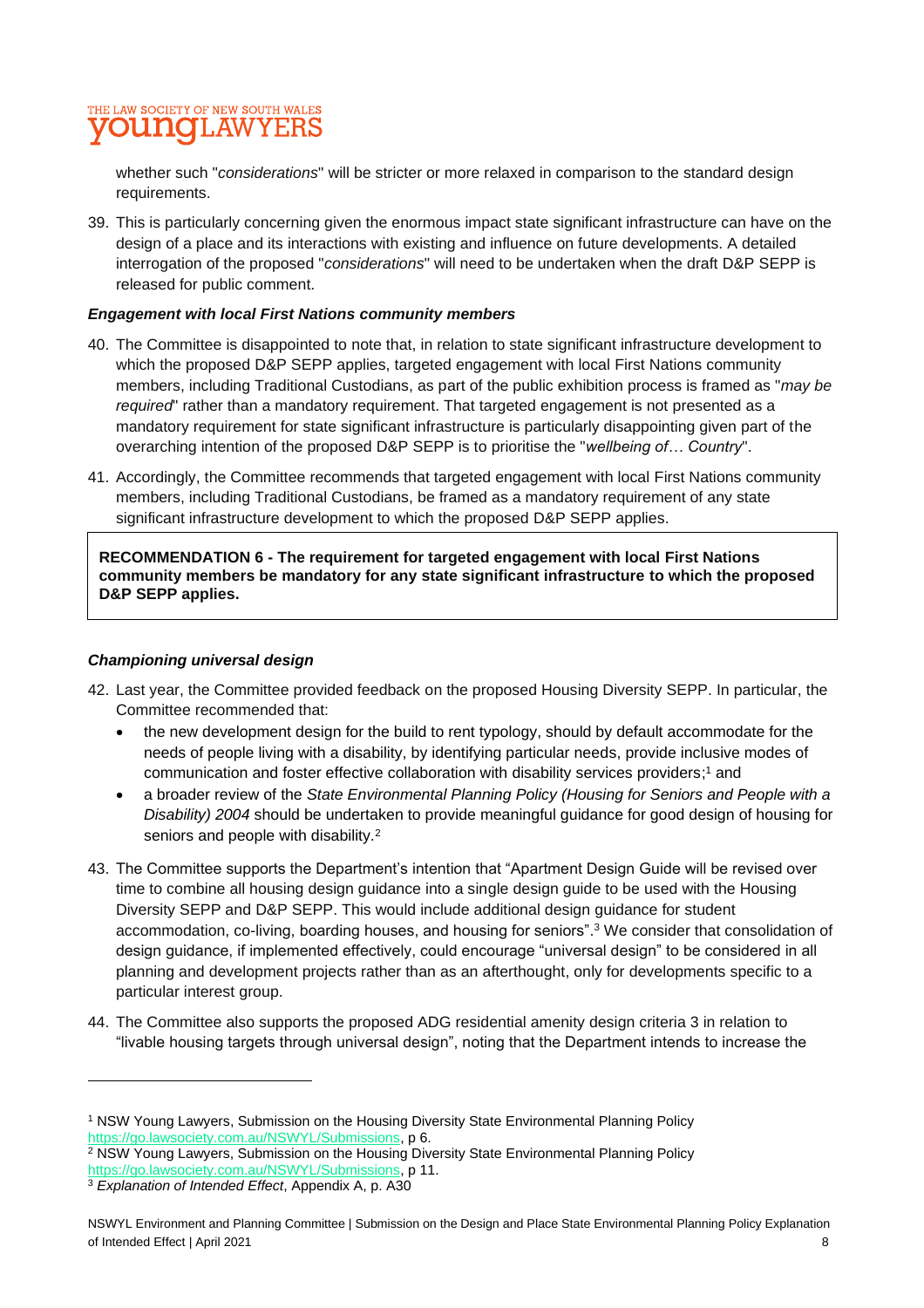### THE LAW SOCIETY OF NEW SOUTH WALES **VOUNGLAWYERS**

requirement for a specified Livable Housing Australia level and percentage if NSW government research supports higher standards. 4

- 45. In addition, we consider that the D&P SEPP provides the opportunity to place universal design at the forefront of the design process in line with the EP&A Act object to promote good design and amenity of the built environment. <sup>5</sup> Universal design requires that our built environments and public spaces are designed to "be usable by all people, to the greatest extent possible, without the need for adaptation or specialized design."<sup>6</sup> Given that only 10% of people aged over 65 and 5% of people with disability live in retirement villages or groups homes<sup>7</sup> and there is a strong preference for ageing in place, universal design is increasingly imperative to ensure that our built environment and housing options remain futureproofed for demographic changes.
- 46. The objective of universal design is to be seamless, such that accessibility is "so effortless and invisible that users don't perceive the design's intent". <sup>8</sup> Rather than a focus on discrete standards such as access ramps or door widths, guidance should encourage universal design considerations to be integrated throughout the project. <sup>9</sup> As an example, the Department could consider introducing a section in the Urban Design Guide to set out considerations and methods of application for the seven principles of universal design:
	- Equitable use
	- Flexibility in use
	- Simple and intuitive use
	- Perceptible Information
	- Tolerance for error
	- Low physical effort
	- Size and shape for approach and use.<sup>10</sup>
- 47. The Department could also consider framing appropriate mandatory considerations for the "precinct" and "significant development" development scales, and/or requiring that applications for these types of developments are required to demonstrate the consideration of universal design principles.

<sup>4</sup> *Explanation of Intended Effect*, Appendix A, p. A19.

<sup>5</sup> *Environmental Planning and Assessment Act 1979* (NSW), s 1.3(g).

<sup>6</sup> *Convention on the Rights of Persons with Disabilities*, Art 2.

<sup>7</sup> NSW Department of Planning, Industry and Environment, "A Housing Strategy for NSW" (Discussion Paper May 2020) 45, 47.

<sup>8</sup> Steve Wright and Heidi Johnson-Wright, "Design for Everybody" *American Planning Association: Planning Magazine*  (March 2016[\) https://www.planning.org/planning/2016/mar/designforeverybody/.](https://www.planning.org/planning/2016/mar/designforeverybody/)

<sup>&</sup>lt;sup>9</sup> Ibid.

<sup>10</sup> See Wolfgang F.E Preiser "Integrating the Seven Principles of Universal Design into Planning Practice" pp 11-30 in Jack Nasar and Jennifer Evans-Cowley (eds) *Universal Design and Visitability: From Accessibility to Zoning* (Ohio State University), for an example of how the principles can be incorporated into urban planning and design.